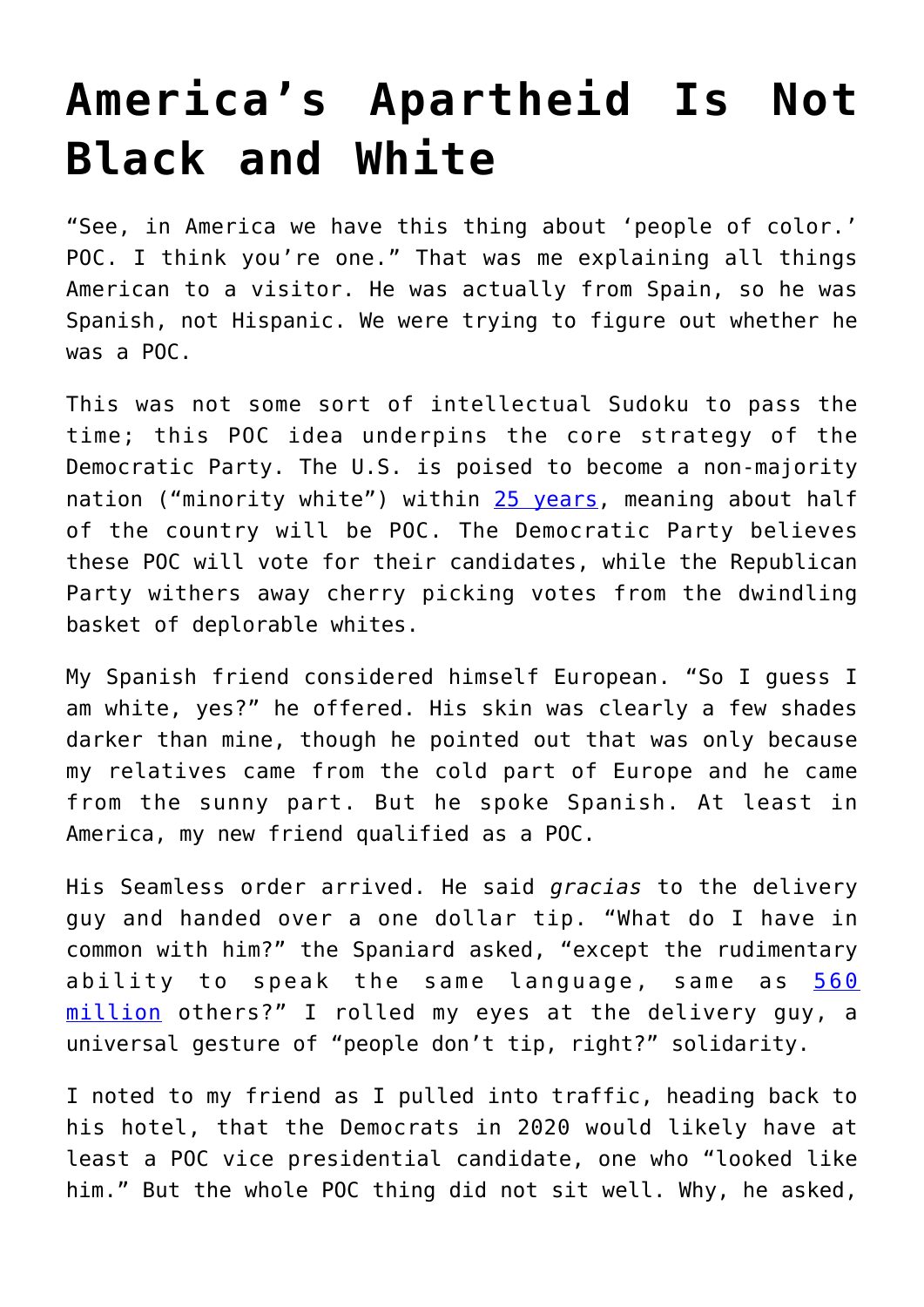do Americans want leaders who physically look like them? "Didn't it used to be wrong to judge people by the color of their skin?" he said. "Why is it okay to [chooses](https://dailycaller.com/2019/03/18/white-men-dominate-democratic-presidential-field/)omeone because they're black but racist to choose someone because they aren't?" I noted that in 2019, a candidate named Richard who graduated from Columbia needed to go around saying "call me Beto" to lighten his whiteness.

Things really got confusing when I explained that a newly arrived Chinese migrant and a 70-year-old Mexican American CEO and people from Trinidad, Ghana, and the Bronx with three different levels of education were all seen as having something inherently in common. And they all had something inherently *not* in common with everyone tainted by various shades of pink.

I mentioned reparations. Until slavery was ended in the United States, human beings were legally considered capital, just like owning stocks and bonds today. But the Spaniard knew enough about history to wonder what reparations would be offered to the thousands of Chinese treated as animals to build the railroads or the 8,000 Irish who died digging the [New Basin Canal](https://www.irishcentral.com/news/8000-irish-died-while-building-the-new-basin-canal-in-new-orleans-231020191-237786681) or the whole families of Jews living on the Lower East Side of New York who were forced to employ their children to make clothing for uptown "white" stores. Later in the same century, wages were "voluntarily" cut to the bone at factories in Ohio to save jobs that disappeared anyway after the owners had wrung out the last profits.

The more we talked, the more it all seemed to be about labor, low paid or never paid (economically, they exist on a spectrum), rather than the C of the P doing the work. Whatever racial inequality exists today, that doesn't change the fact that for 90 percent of us, race isn't a major issue. It was like we were missing the thing behind the thing. Or someone was trying to hide it.

"I think," my friend said, "Americans spend so much time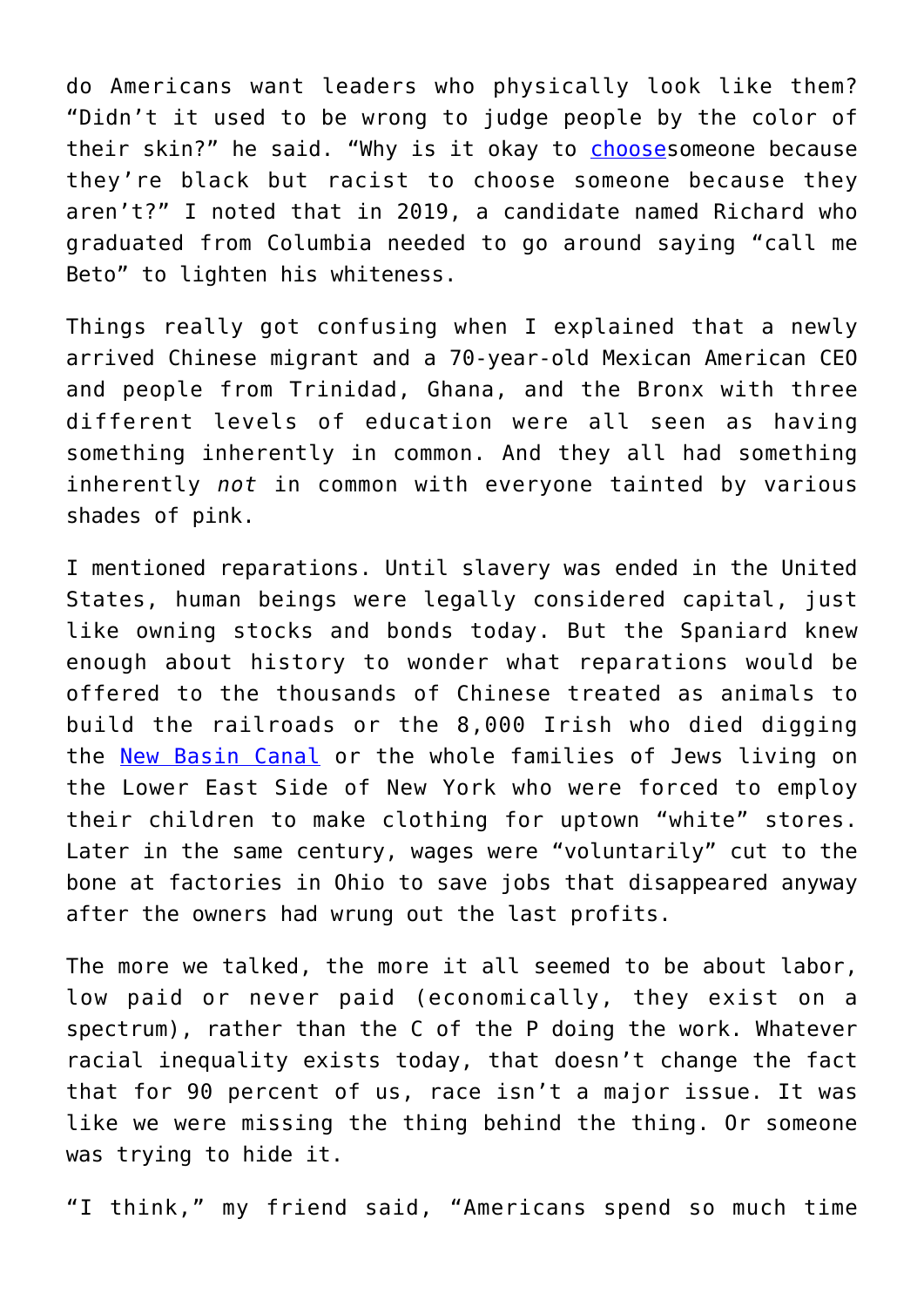worried about race they miss what we Europeans understand in our bones. It is class which divide societies. Look at Britain, once nearly 100 percent white, yet a person had to say just a few words before you knew who worked for who by the accent. Or India, where everyone is a POC as you Americans would say, and where they created a caste system that survived the departure of the white people."

It does seem silly to think a Caucasian on food stamps in West Virginia has more in common with a Caucasian in Los Angeles producing multimillion-dollar movies than a black person on food stamps in, say, West Virginia again. "No, your Democrats are drawing the lines the wrong way," said the Spaniard. "It is about money, not melanin." We had to look up the last word from the Spanish *melanina*.

After driving for a while, we arrived at The Plaza. My Spanish friend paid me for the ride through the Uber app, but with a generous cash tip. Privilege, I guess. I pocketed the \$10.\*\*

As I set off to my other job, the idea of money as a dividing line started to make more sense and the idea of POC started to make less. Color masks the lines that really matter, and those lines are all colored green.

[Since 1980,](https://www.nytimes.com/2019/02/24/opinion/income-inequality-upper-middle-class.html?action=click&module=Opinion&pgtype=Homepage) the incomes of the very rich (the 1 percent) have grown faster than the economy, about a 400 percent cumulative increase. The upper middle class (the 9.9 percent) kept pace with the economy. The other 90 percent fell behind. Race? You can be confident that the 1 percent are mostly white; likely the 9.9 percent, too. But the other 90 percent of America is every color. Whether your housing is subsidized via a mortgage tax deduction or Section 8, you're still depending on the people in charge to allow you a place to live.

The birth lottery determines which of those three bands we'll sink or swim together in, because there is precious little mobility. In that bottom band, [81 percent](http://www.mckinsey.com/global-themes/employment-and-growth/poorer-than-their-parents-a-new-perspective-on-income-inequality) face flat or falling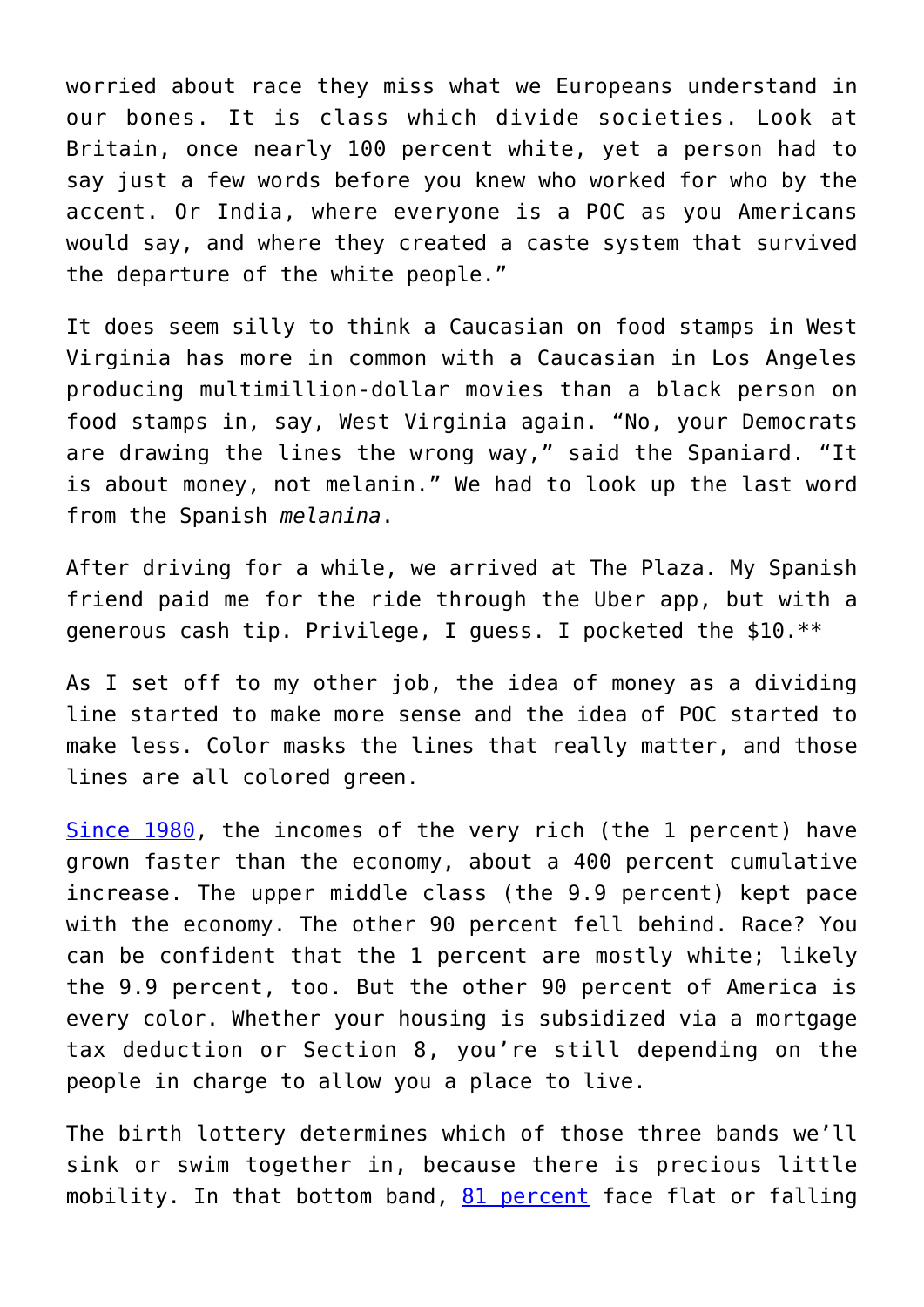net worths ([40 percent](https://www.cnbc.com/2019/03/18/jamie-dimon-says-weve-split-the-us-economy-leaving-the-poor-behind.html?fbclid=IwAR2DfRkHWQmaxS8UbJ2RtCi7lNU4ZzKb0hXI5cYwsshhw9vcgmuQlYU_jHE) of Americans make below [\\$15](https://wemeantwell.com/blog/2016/02/20/you-cant-earn-a-living-on-the-minimum-wage/) an hour) and so aren't going anywhere. Education, once a vehicle, is now mostly a tool for the [preservation](https://amzn.to/2ucKzdm) of current statuses across generations, to the point that it's worth paying bribes for. Class is sticky.

Money, not so much. Since the 9.9 percent have the most (except for the super wealthy at least), they have the most to lose. At their [peak](https://www.epi.org/publication/the-new-gilded-age-income-inequality-in-the-u-s-by-state-metropolitan-area-and-county/) in the mid-1980s, the managers and technicians in this group held 35 percent of the nation's wealth. Three decades later, that fell 12 percent, [exactly](https://www.theatlantic.com/magazine/archive/2018/06/the-birth-of-a-new-american-aristocracy/559130/) as much as the wealth of the 1 percent rose. A significant redistribution of wealth—upwards—took place following the 2008 market collapse, as bailouts, shorts, repossessions, and new laws helped the top end of the economy at cost to the bottom. What some label hardships are to others business opportunities.

The people at the top are throwing nails off the back of the truck to make sure no one else can catch up with them. There is a strong zero sum element to all this. The goal is to eliminate the [competition.](https://bryanalexander.org/research-topics/building-an-american-caste-system-part-2-the-9/) They'll have it all when society is down to two classes, the 1 percent and the 99 percent, and at that point we'll all be effectively the same color. The CEO of JP Morgan [called](https://www.cnbc.com/2019/03/18/jamie-dimon-says-weve-split-the-us-economy-leaving-the-poor-behind.html?fbclid=IwAR2DfRkHWQmaxS8UbJ2RtCi7lNU4ZzKb0hXI5cYwsshhw9vcgmuQlYU_jHE) it a bifurcated economy. Historians will recognize it as feudalism.

You'd think someone would sound a global climate change-level alarm about all this. Instead we divide people into [tribes](https://www.theguardian.com/society/2018/mar/01/how-americas-identity-politics-went-from-inclusion-to-division) and make them afraid of each other by forcing competition for limited resources like health care. [Identity politics](https://amzn.to/2W78eaT) sharpens the lines, recognizing increasingly smaller separations, like adding letters to LGBTQQIAAP.

Failed Georgia gubernatorial candidate Stacey Abrams, herself with presidential ambitions, is an example of the loud voices demanding [more division.](https://www.foreignaffairs.com/articles/2019-02-01/stacey-abrams-response-to-francis-fukuyama-identity-politics-article) Contrast that with early model Barack Obama at the 2004 Democratic National Convention, who pleaded,